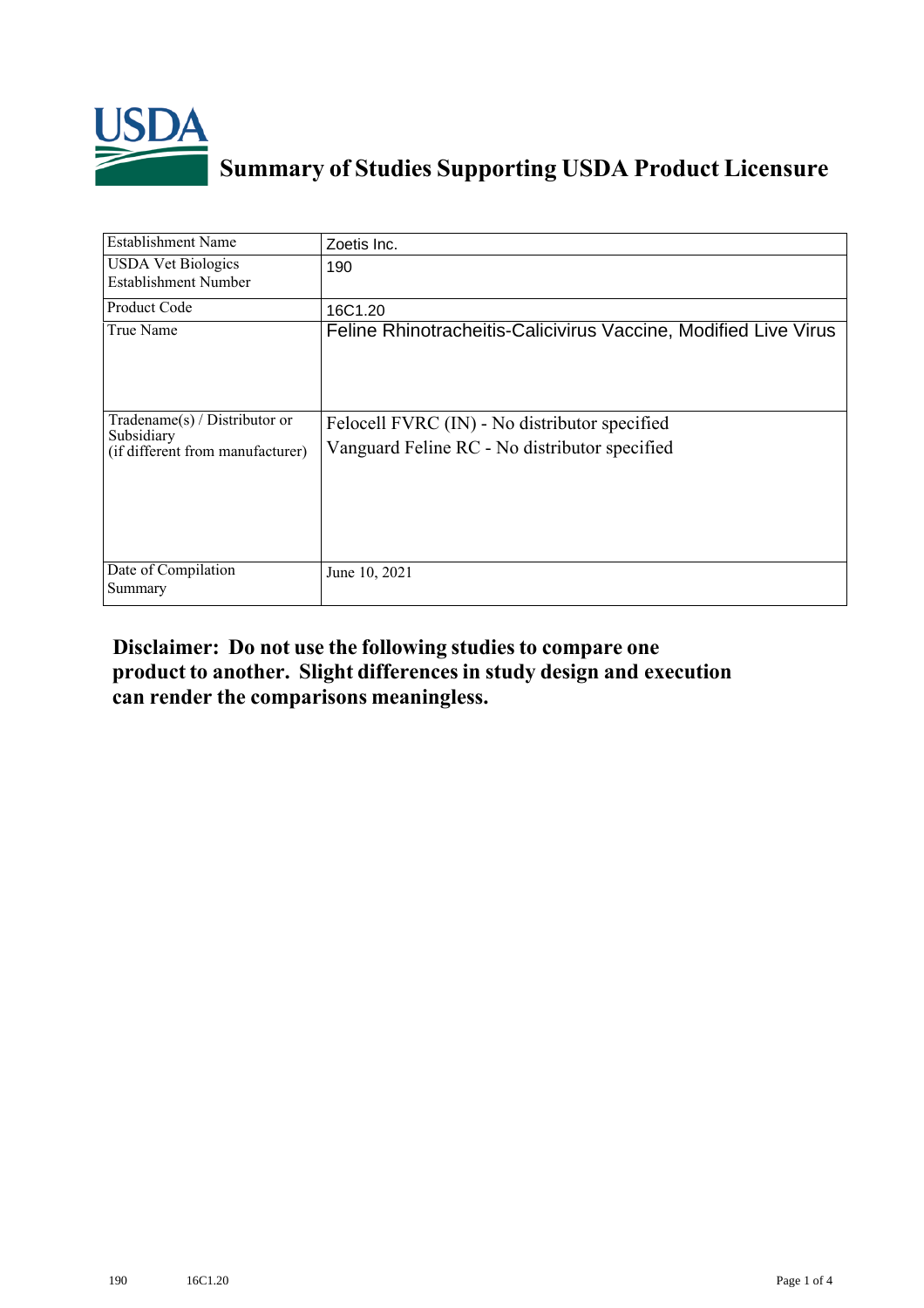| <b>Study Type</b>                   | Efficacy                                                                                                                                                                                                                                                                                                                 |
|-------------------------------------|--------------------------------------------------------------------------------------------------------------------------------------------------------------------------------------------------------------------------------------------------------------------------------------------------------------------------|
| <b>Pertaining to</b>                | Feline calicivirus                                                                                                                                                                                                                                                                                                       |
| <b>Study Purpose</b>                | To demonstrate efficacy against feline calicivirus                                                                                                                                                                                                                                                                       |
| <b>Product</b>                      |                                                                                                                                                                                                                                                                                                                          |
| <b>Administration</b>               |                                                                                                                                                                                                                                                                                                                          |
| <b>Study Animals</b>                | Cats                                                                                                                                                                                                                                                                                                                     |
|                                     |                                                                                                                                                                                                                                                                                                                          |
| <b>Challenge</b>                    |                                                                                                                                                                                                                                                                                                                          |
| <b>Description</b>                  |                                                                                                                                                                                                                                                                                                                          |
| <b>Interval observed</b>            |                                                                                                                                                                                                                                                                                                                          |
| after challenge                     |                                                                                                                                                                                                                                                                                                                          |
| <b>Results</b>                      | Study data were evaluated by USDA-APHIS prior to product licensure and met<br>regulatory standards for acceptance at the time of submission. No data are published<br>because this study was submitted to USDA-APHIS prior to January 1, 2007, and<br>APHIS only requires publication of data submitted after that date. |
| <b>USDA Approval</b><br><b>Date</b> | 18 June 1976                                                                                                                                                                                                                                                                                                             |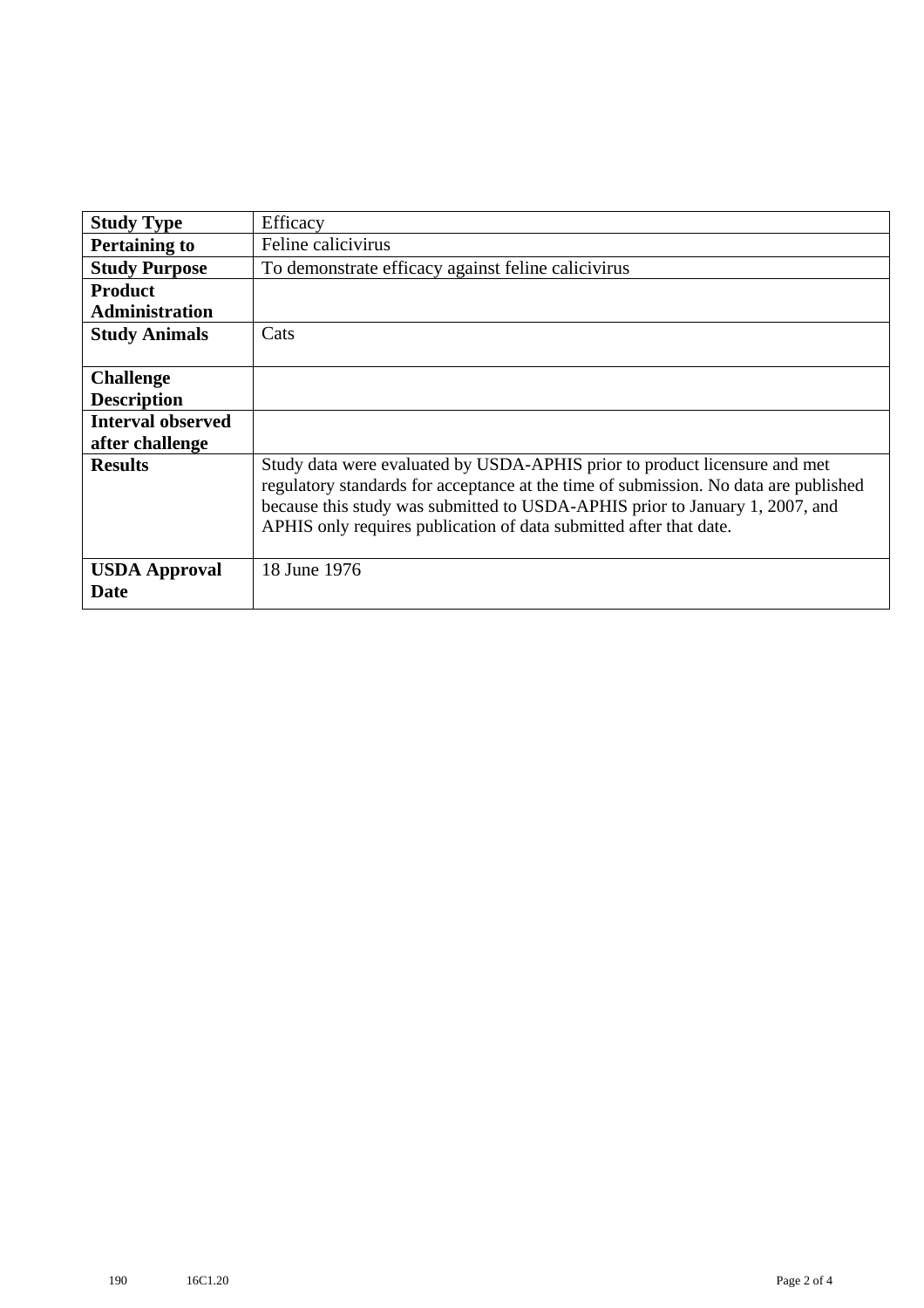| <b>Study Type</b>     | Efficacy                                                                                                                                                                                                                                                                                                                 |  |
|-----------------------|--------------------------------------------------------------------------------------------------------------------------------------------------------------------------------------------------------------------------------------------------------------------------------------------------------------------------|--|
| <b>Pertaining to</b>  | Feline rhinotracheitis (feline herpesvirus)                                                                                                                                                                                                                                                                              |  |
| <b>Study Purpose</b>  | To demonstrate efficacy against feline rhinotracheitis virus                                                                                                                                                                                                                                                             |  |
| <b>Product</b>        |                                                                                                                                                                                                                                                                                                                          |  |
| <b>Administration</b> |                                                                                                                                                                                                                                                                                                                          |  |
| <b>Study Animals</b>  | Cats                                                                                                                                                                                                                                                                                                                     |  |
| <b>Challenge</b>      |                                                                                                                                                                                                                                                                                                                          |  |
| <b>Description</b>    |                                                                                                                                                                                                                                                                                                                          |  |
| <b>Interval</b>       |                                                                                                                                                                                                                                                                                                                          |  |
| observed after        |                                                                                                                                                                                                                                                                                                                          |  |
| challenge             |                                                                                                                                                                                                                                                                                                                          |  |
| <b>Results</b>        | Study data were evaluated by USDA-APHIS prior to product licensure and met<br>regulatory standards for acceptance at the time of submission. No data are<br>published because this study was submitted to USDA-APHIS prior to January 1,<br>2007, and APHIS only requires publication of data submitted after that date. |  |
| <b>USDA</b>           | 18 June 1976                                                                                                                                                                                                                                                                                                             |  |
| <b>Approval Date</b>  |                                                                                                                                                                                                                                                                                                                          |  |